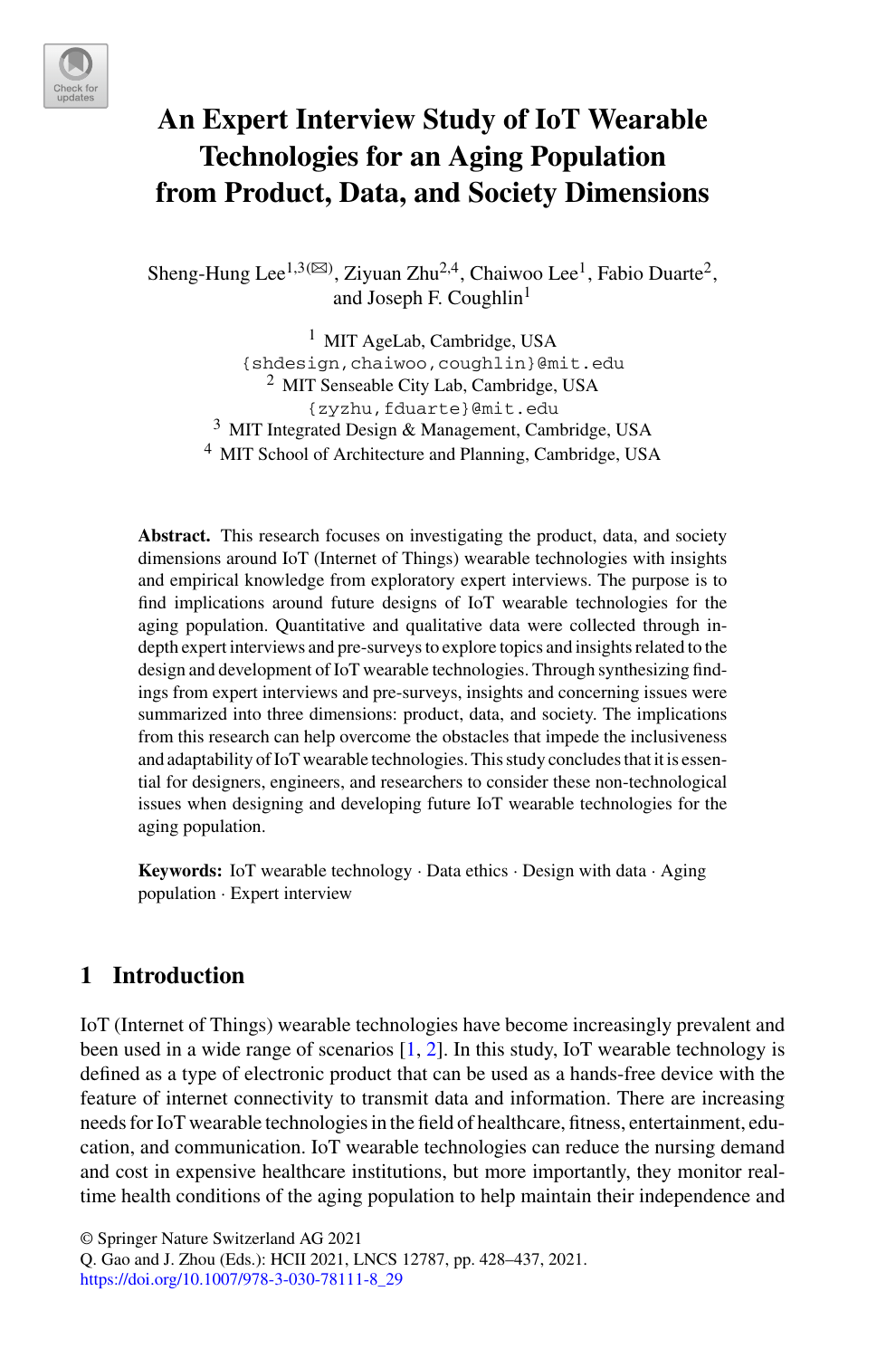well-being [\[3\]](#page-9-2). The application of healthcare IoT wearable devices make it possible for aging population to stay in their home longer, and to help mitigate the workload and stress experienced by healthcare providers [\[4\]](#page-9-3). However, with design opportunities brought by the flourishing of IoT wearable technologies in the aging market, there are also innumerable challenges, among which are user acceptance, such as data-related issues include data relevance, security and privacy, and possible bias associated with programs and algorithms used [\[5–](#page-9-4)[7\]](#page-9-5).

This research utilizes qualitative and quantitative methods to explore, analyze and synthesize insights gathered from exploratory expert interviews and surveys on IoT wearable technologies. The purpose is to find design implications, and identify opportunities and challenges that the design team, including designers, researchers, and engineers, may come across in the process of designing and improving IoT wearable technologies [\[8,](#page-9-6) [9\]](#page-9-7). Our approach includes the discussion of data ethics issues related to IoT wearable technologies for aging population [\[10\]](#page-9-8). The in-depth exploratory expert interview outcome as the fundamental of research materials. We harnessed the expert pre-survey result and its qualitative analysis as auxiliary materials to support the qualitative result and conclusion from the expert interview [\[11\]](#page-9-9). The interview process sought to collect the experts' perceptions about smart home, related professional experiences, examples of interacting with IoT wearable technologies at home, interpretation of the relationship between design and data, discussion about data ethical issues, and perspectives around how they view IoT wearable technologies can help people in the future. The utilization of expert interviews in this research aimed at resolving three key questions:

- 1. From the three dimensions, product, data, and society, what should be emphasized in detail in the IoT wearable technologies design process?
- 2. What other dimensions should be considered during the product design and development of IoT wearable technologies?
- 3. As for designing IoT wearable technologies for aging population, what are the other considerations?

This research also aims to address issues around the use of data associated with IoT wearable technologies. While past research has included experts' perspectives in utilizing human-centered design approach to understand people's needs, designing for elderly adults [\[12\]](#page-9-10), addressing psychological demands faced by elderly adults, and mitigating the stress of healthcare workers [\[13\]](#page-9-11), issues around data collection and use have been neglected. As additional discussions designers, researchers, and engineers over responsible and ethical use of data becomes increasingly essential [\[14\]](#page-9-12), this study sought to include discussions around data-related design considerations. The social issues including technological bias, inclusiveness, sustainability, and acceptance of technologies are taken into consideration in this paper. Synthesized from the interview insights, what positive and negative impacts IoT wearable technologies will bring to society is a consideration that designers, researchers, and engineers need to take in the process of design and improvement.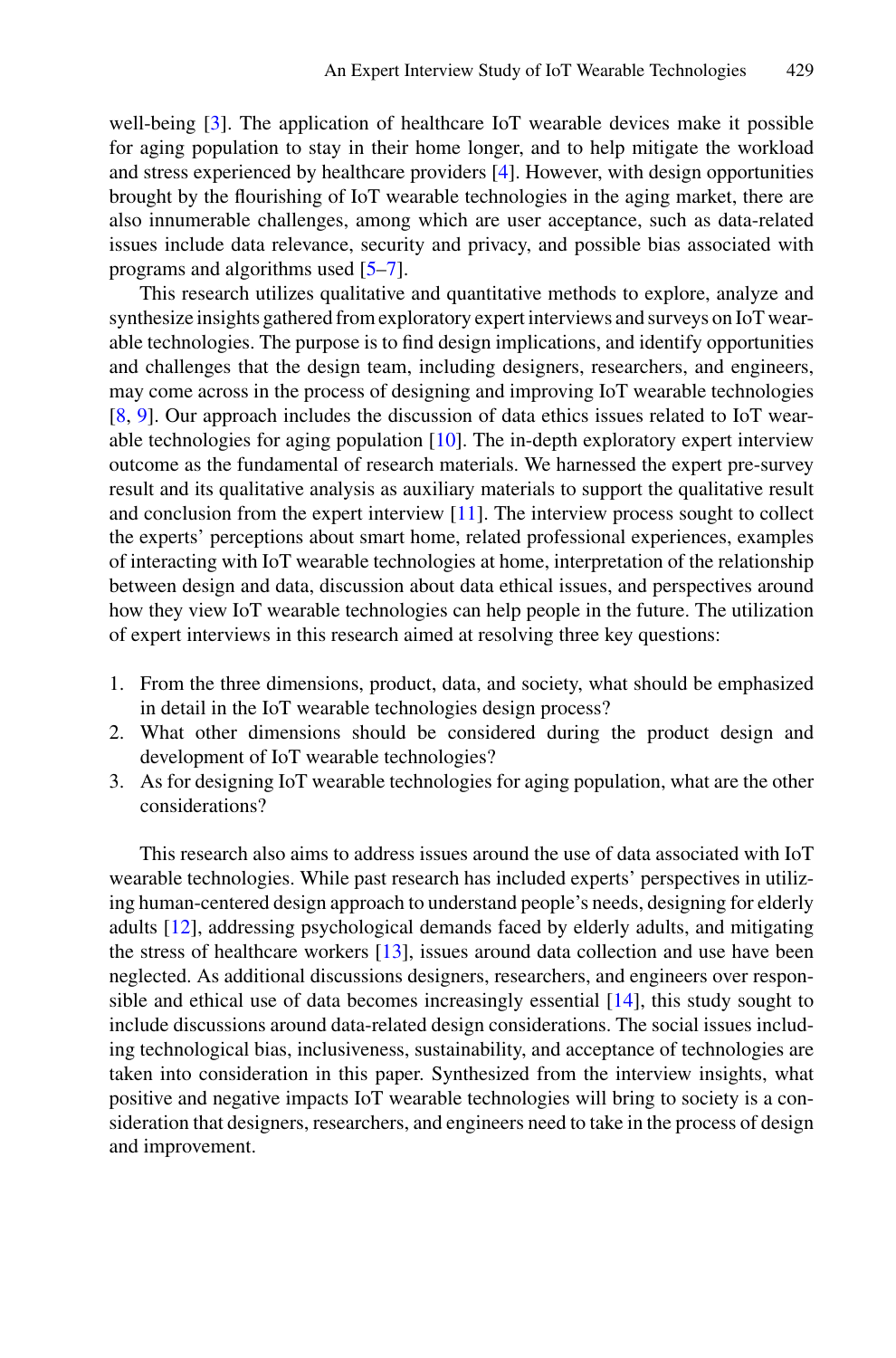### **2 Data Collection: Expert Interview and Pre-survey**

In order to better understand the importance of IoT wearable technologies for the aging population, as well as apply the evaluation framework of collecting, generating, analyzing, and utilizing users' data properly and ethically in the process of design and improvement of IoT wearable device, we recruited experts of different backgrounds to leverage their professional perspectives and well-thought-out considerations. Recruited experts participated in 1-on-1 interviews, as well as a pre-survey with questions complementing the interview contents.

#### **2.1 Preparation and Expert Recruitment**

A literature review and secondary research were conducted to develop relevant and specific interview questions. A survey of existing papers and publications spanned related topics such as "ethical issues in wearable technologies [\[15\]](#page-9-13)", "data and wearable device [\[16\]](#page-9-14)", "wearable device design [\[17\]](#page-9-15)", among other themes. Based on findings from the literature review, we developed questions to be used in a qualitative interview method combined with a quantitative pre-survey, with the purpose of securing a more objective, clear, and balanced findings [\[18\]](#page-9-16).

Expert interviews have been adopted as a tool of qualitative research as widely discussed in social research [\[15](#page-9-13)[–17\]](#page-9-15). In order to get diverse perspectives in the study, we selected and recruited thirty-one experts from the field of industrial design, userexperience design, education, healthcare and medicine, cognitive science, IoT, software engineering, electronics engineering, and aging research. Experts were invited to participated in in-depth interviews around what needs to be considered in the process of IoT wearable technologies design and development. Recruited experts represented diverse backgrounds across different disciplines and included technological entrepreneurs (18%), people in leadership roles (24%), consultants (18%), designers (16%), technologists (4%), educators (16%), and extreme users<sup>1</sup> (4%) (Fig. [1\)](#page-3-0).

To better highlight the individual perspective and insights from experts [\[19\]](#page-9-17), as well as quantify the expert interview result based on the expertise and credibility of experts, we started the evaluation of experts based on their professional knowledge and experience in IoT wearable product design, understanding of IoT wearable technologies and the comfort level of talking IoT wearable device related topics). This evaluation is a subjective framework for us to make a high-level evaluation based on the interviewees' empirical and fact-based knowledge, and meanwhile, it serves as a tool eliminating the bias of experts due to their personal experience with IoT wearable technologies [\[20\]](#page-9-18). The three criteria cover: adaptability—understanding the comfort level of the interviewee when facing IoT products and their challenges; expertise—understanding how knowledgeable the interviewee is about the IoT industry; responsibility—understanding the perception of the interviewee about the ethics of IoT and data-privacy-related issues, which reflect the three dimensions of knowledge which experts can contribute to resolving the problem [\[21\]](#page-9-19).

<span id="page-2-0"></span><sup>&</sup>lt;sup>1</sup> In the study, we define an extreme user as one type of expert.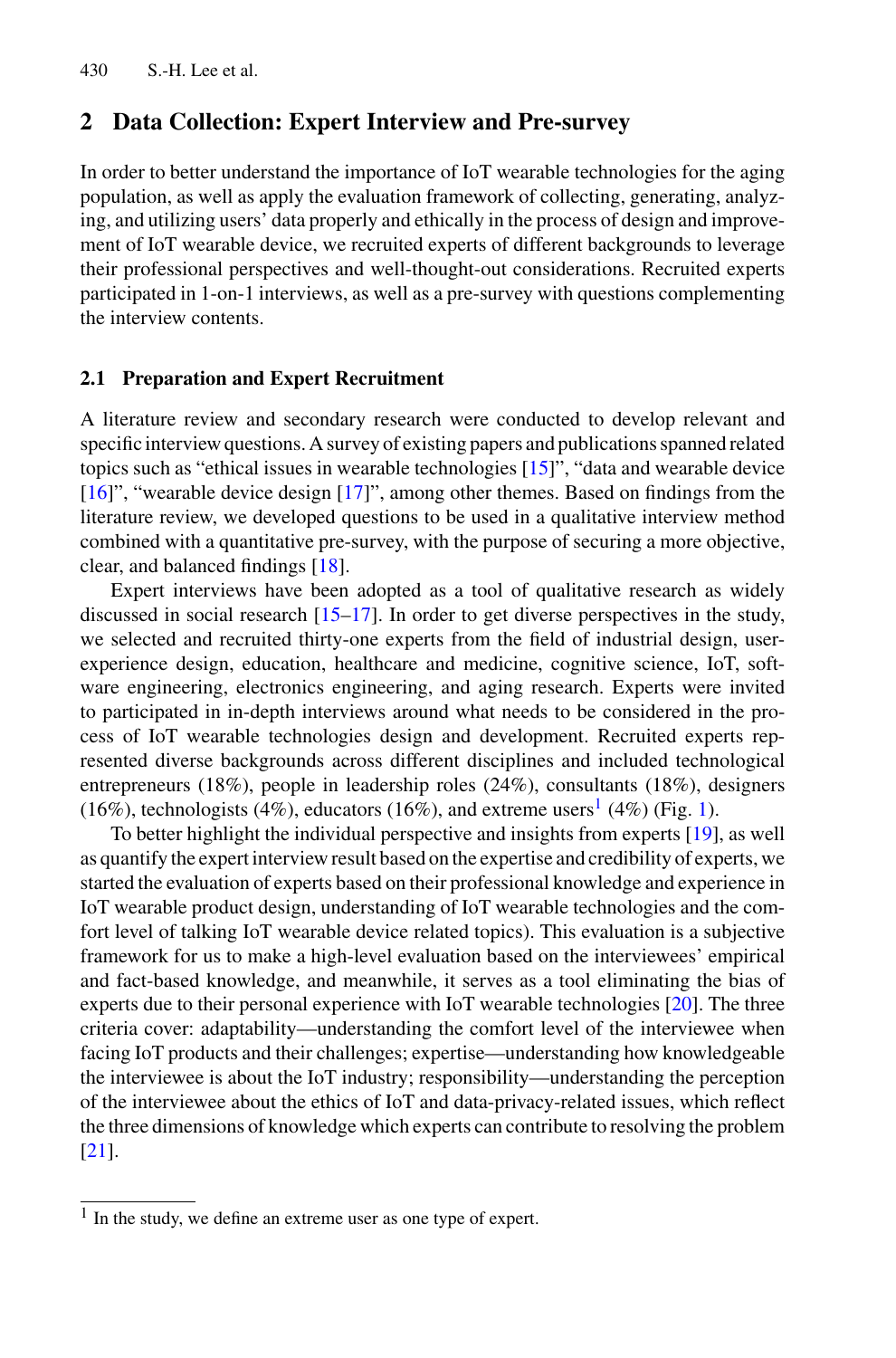

**Fig. 1.** Participants' backgrounds of the expert interview  $(n = 31)$ 

#### <span id="page-3-0"></span>**2.2 Expert Interview Procedure**

An interview guide and a pre-survey was developed to curate the interview in a systematic and structural way. Each expert interview lasted about 45 min and was conducted online. Additionally, a 3-min online pre-survey was completed prior to the interview. Figure [2](#page-3-1) illustrates the overall procedure of the mixed-methods approach, as well as contents and topics covered in each stage of research. As shown in Fig. [2,](#page-3-1) five main steps were taken throughout the research process, including (1) recruiting; (2) interview pre-survey: a quantitative survey asked experts to share their perspectives on wearable technologies in a pre-defined format; (3) semi-structured interview: open-ended questions were posed to allow experts to share and express their views and knowledge in their own terms across the product, data and society dimensions, such as cases of IoT wearable device design to obtain detailed insights around specific dimensions of IoT wearable technology design and development [\[22\]](#page-9-20); (4) interview material review: after each interview, the interview team quickly reviewed the contents and completed notes to find lessons and insights.



<span id="page-3-1"></span>Fig. 2. Expert interview flow and key considerations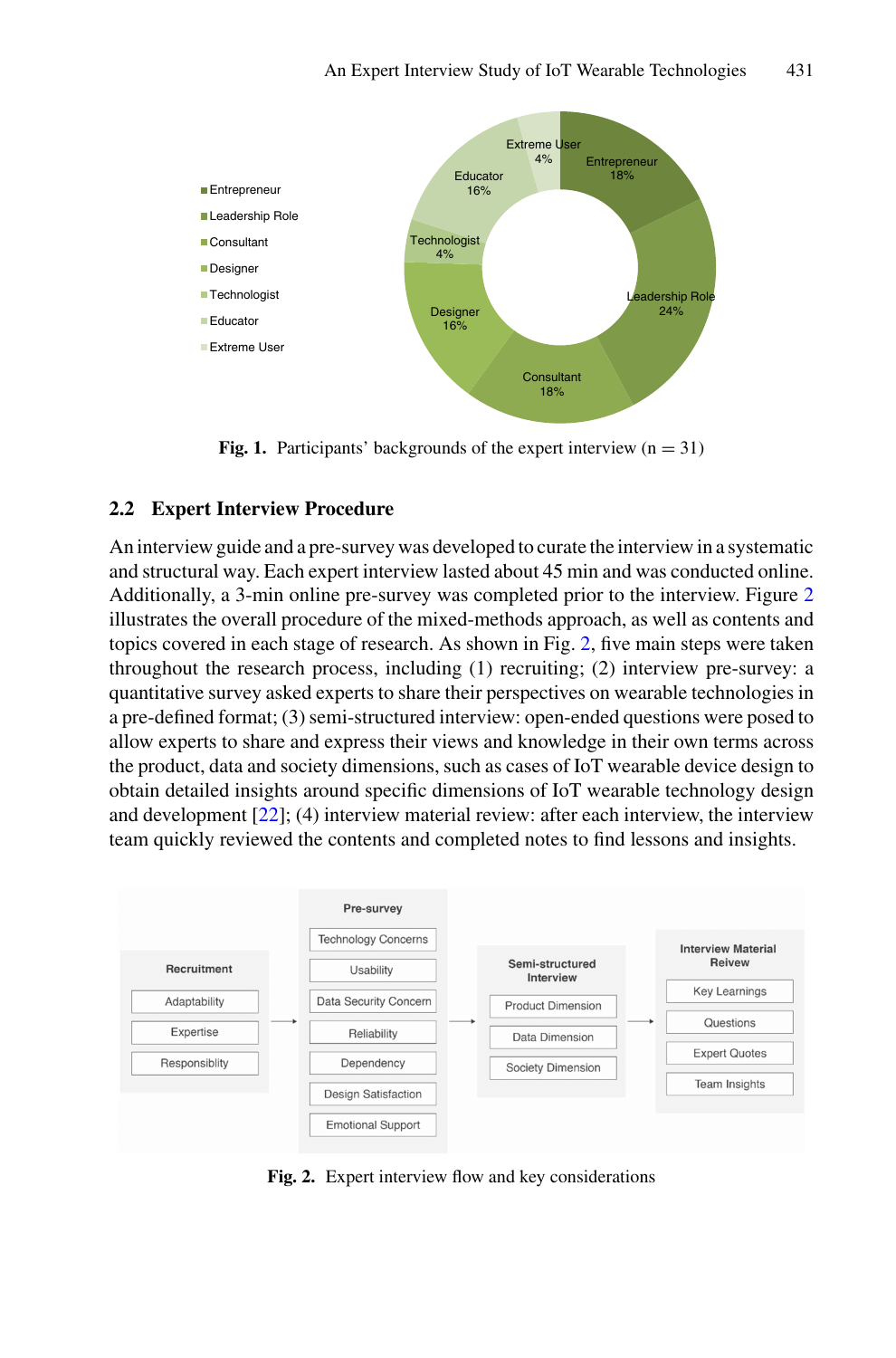# **3 Result**

From the thirty-one expert interviews, we categorized and synthesized findings into three dimensions: product, data, and society, to discuss the topic of IoT wearable technologies for the aging population in a comprehensive perspective (Table [1\)](#page-4-0). For the product dimension, we emphasize how critical it is to apply a human-centered design process to address the needs of the users' (e.g. aging population), their lifestyles, and life routines for creating better human-centered IoT wearable technologies. For the data dimension, data ethics issues of IoT wearable technologies in terms of data privacy, data security, data clarification, and communication were considered not only for the general public but more importantly, for the aging population. Whereas for the society dimension, we considered design implications related to inclusiveness and social responsibility beyond IoT wearable technologies with a focus on implications for the aging population.

<span id="page-4-0"></span>

| Product                                                                   | Data                                       | Society                                  |
|---------------------------------------------------------------------------|--------------------------------------------|------------------------------------------|
| - Human-centered approach                                                 | - Personal data privacy                    | - Inclusiveness of product               |
| and framework                                                             | concerns                                   | feature                                  |
| - Design considerations                                                   | - Data security in digital and             | - Social and environmental               |
| based on users' needs,                                                    | physical assets                            | responsibility of design                 |
| behavior, and ritual                                                      | - Data awareness of users                  | teams                                    |
| - User-friendly interface                                                 | $-$ Data communication                     | - Social acceptance of the               |
| across touchpoints of the                                                 | among devices                              | technology                               |
| user journey<br>- Intuitive design in product,<br>service, and experience | - Proper distribution of<br>secondary data | - Potential bias caused by<br>technology |

**Table 1.** Dimensions of IoT wearable technologies in product, data, and society

## **3.1 Product**

**Apply a Human-Centered Approach.** According to the expert interview study, some experts mention that a great IoT wearable technologies design results from a humancentered approach. One expert said "A successful IoT product won't mention it as an IoT product, since people won't purchase an extra coffee machine with sensors. Instead, designers need to reinvent the overall user experience for using a coffee machine.", which reinforces the importance of understanding users by applying a human-centered approach [\[23\]](#page-9-21). A further step of the study is to (1) understand how we refine a typical product design process of an IoT wearable technology for the aging population. (2) learn how we conduct a user (e.g. aging population) and expert interview integrated into an IoT wearable technology design and development process. (3) apply a humancentered approach to clarify users' the core needs of users (e.g. aging population) by understanding users' behavior, knowing users' rituals, and identifying users' purpose of why or why not use IoT wearable technology at home.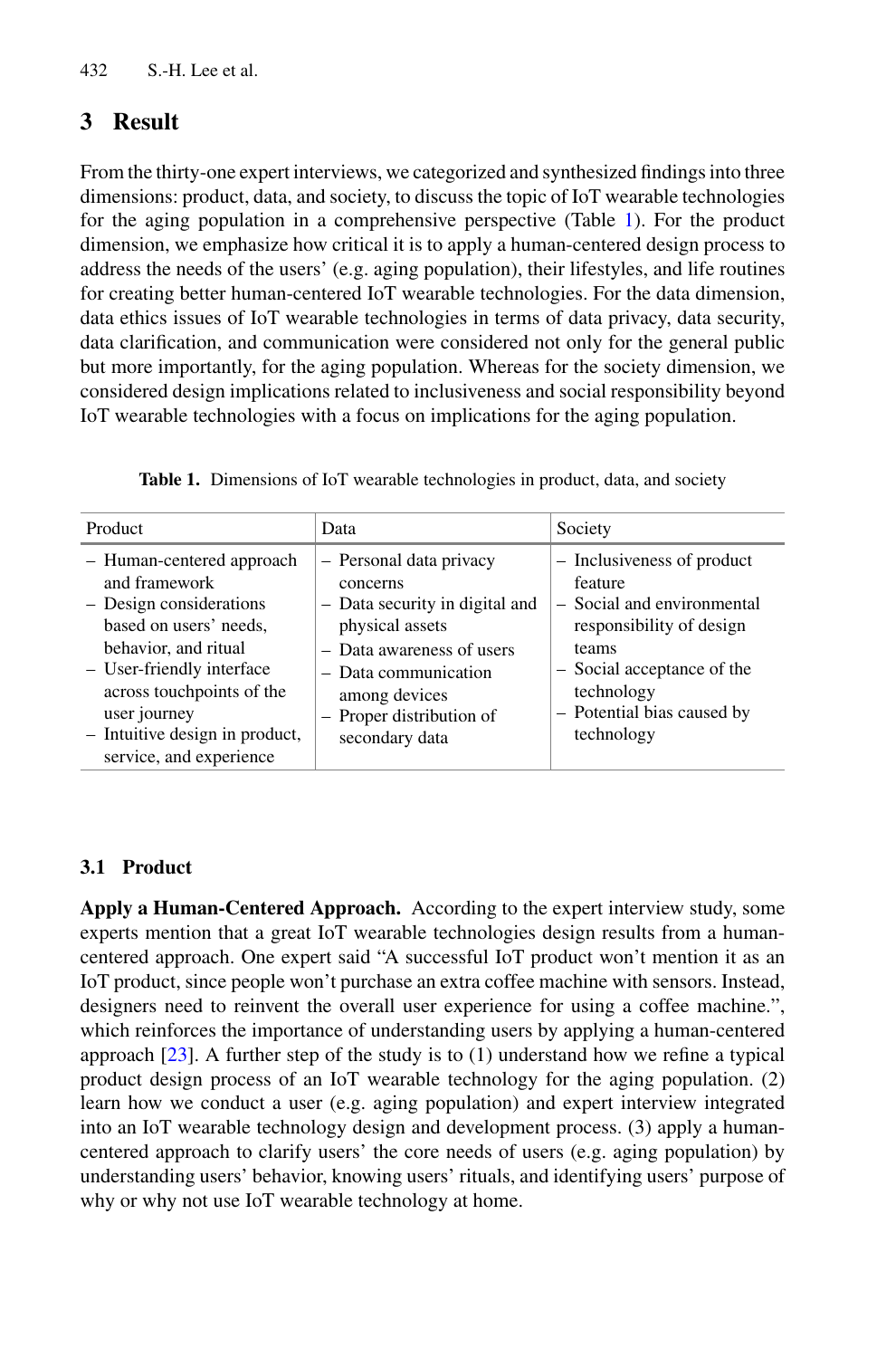**Understand Users' Needs, Behavior, and Ritual.** "I only want my IoT product to show the things, the functions that you (product) promise and I don't want to have any surprises," said an expert who talked about his viewpoints as an end-user. Understanding users' needs are critical and essential from the expert interviews, as one expert said "Any other kind of design: you have to understand your customer and you must have a vision. Data alone will not yield great products and services." Some experts mentioned that IoT wearable technologies should respond to the users' needs precisely and they can offer many options. It can also predict users' behaviors and know their rituals in order to help users explore themselves from different angles. While others said that understanding users' needs through IoT wearable technologies is a tricky issue, because it is often used to serve the purpose of companies that own the IoT wearable technologies rather than meeting the core needs of end-users.

According to the pre-survey result (Fig. [3\)](#page-5-0), expert interviewees hoped that IoT wearable technologies could make life convenient (75.9%), which echoed by some of the experts' responses: "When I choose IoT products, I consider three aspects: (1) efficiency—it can make my life convenient; (2) the pace of my life—It can help me control my life pace; (3) cost—this is the least critical one since every product has its price.", "I want every smart IoT device in my home to be seamlessly connected and they can have the conversation so that I don't even need to bring and use my phone at home.", and "IoT products can easily predict people's daily behavior, move, and trajectory, but it's hard to read what's on people's minds. The time of "I know what you think" is yet to come." In the interviews, it was revealed that the experts' interpretation of convenience included offering customized services based on an understanding of user habits, daily rituals, and individual needs.

Since we didn't specifically mention the aging population as our target user in the pre-survey, the result of Fig. [3](#page-5-0) reflects more about the needs of the general public through the lens of the experts. For further study, we can define the aging population as the target users and make a comparison with diagram 2 result to probe into what are the goals and requirements that the aging population want to achieve according to their core needs.



<span id="page-5-0"></span>**Fig. 3.** Experts' choices on what IoT wearable technology may help users with  $(n = 31$ , multiple selections)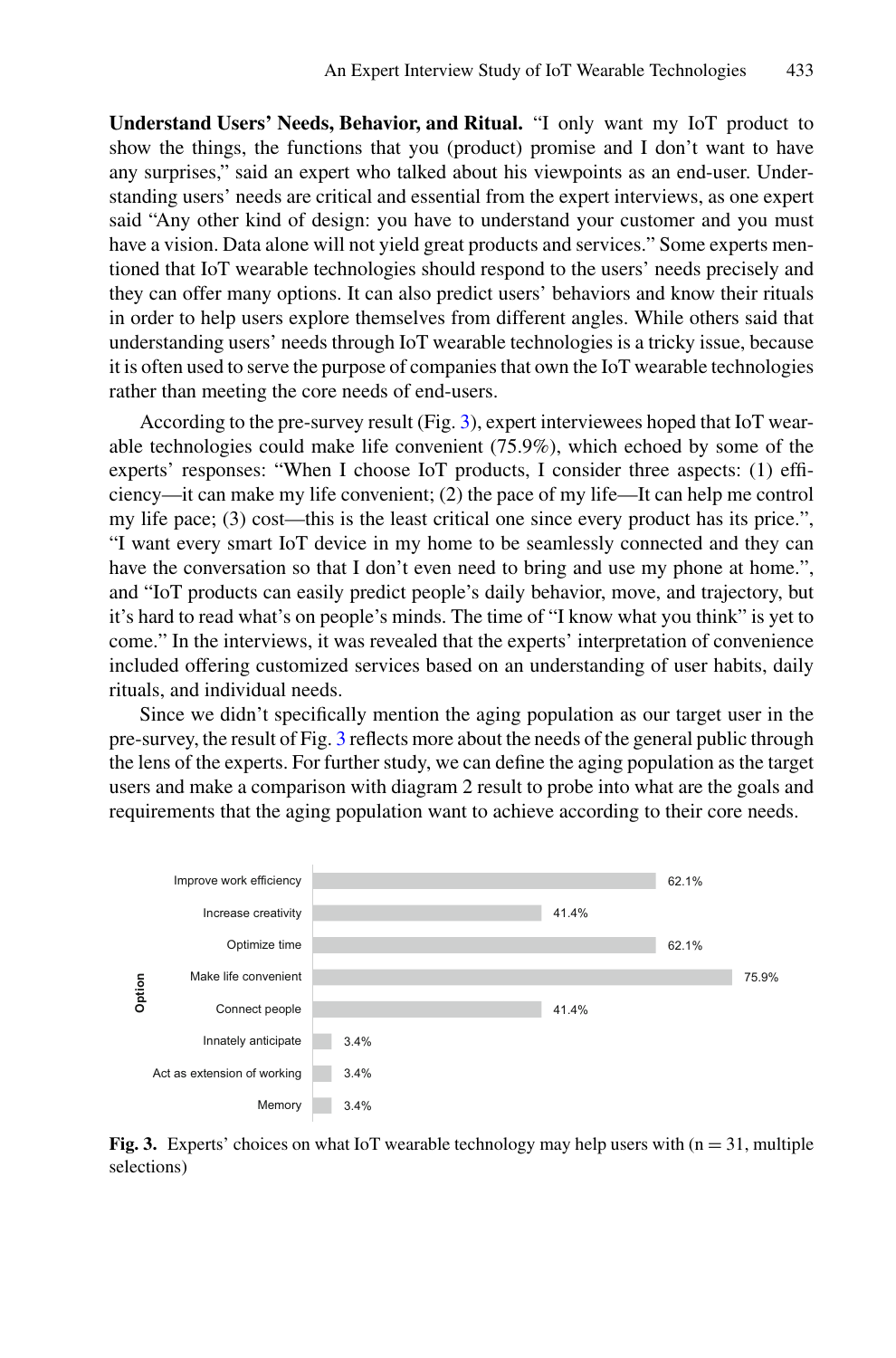### **3.2 Data**

Data issues were frequently highlighted during the expert interviews, as much of the related literature indicated that disclosure of data collection, data interpretation, and cybersecurity is significant for keeping personal information private and consent. Among all the topics we looked up from the interviews, the most commented are using data as design research tools, concerns on data privacy, proper usage of data, ethical considerations, and the waste of data were among the most heavily discussed. The following part shows the three key dimensions of using and deploying data in the process of designing and developing IoT wearable technologies: (1) leverage data in the iterative design process properly; (2) consider personal data privacy and security; (3) enhance users' data awareness.

**Leverage Data in the Iterative Design Process Properly.** "The more we can understand all aspects of data and all the various touchpoints, the more that we can develop systems and opportunities for greater and more ethical products," emphasized an expert from the design industry. On the one hand, data collected through IoT wearable technologies serve as sources for ubiquitous and context-aware computing [\[17\]](#page-9-15), on the other hand, it also contributes to the iterative design process for enhancing the experiences of users (e.g. aging population) and understanding their needs. However, in the process of leveraging data for research purposes, it is critical to consider secondary data distribution and privacy issues for individual users.

As discussed by an expert in the interview, data is "an essential ingredient for intelligence, but hard to trust that it's handled responsibly," indicating concerns users' trust and awareness of data collecting during the use of IoT wearable technologies. Thus, it is worth emphasizing and being mindful of creating a transparent data-processing mechanism, designing an interpretable process, and conceiving an understandable and user-friendly interface for delivering data usage information as well as building trust between IoT wearable technologies and users.

**Consider Personal Data Privacy and Security.** According to the pre-survey results (Fig. [4\)](#page-7-0), experts were divided in their degrees of comfort with having data collected through IoT wearable technologies stored and shared in the cloud. Only 13.8% of experts indicated that they feel comfortable and are willing to share and store their data on the cloud via IoT wearable technologies. Synthesized from expert interview outcomes, most IoT wearable technologies need data and inputs from users to understand behaviors, routines, lifestyles, and preferences. Therefore, capturing user data in an ethical and transparent way, and utilizing non-invasive and secure ways of collecting and using data are becoming increasingly important.

**Enhance Users' Data Awareness.** "Due to the enormity of this issue, we need to learn better ways to collect and extract data that will enable us to develop greater rubrics and or opportunities to identify problems that need to be solved that would not fall into the same category as what marketing entities call innovation," said one expert. Data awareness has been discussed by nearly one-third of the experts. Helping users to better understand the use of data, including questions about what types of data will be captured, where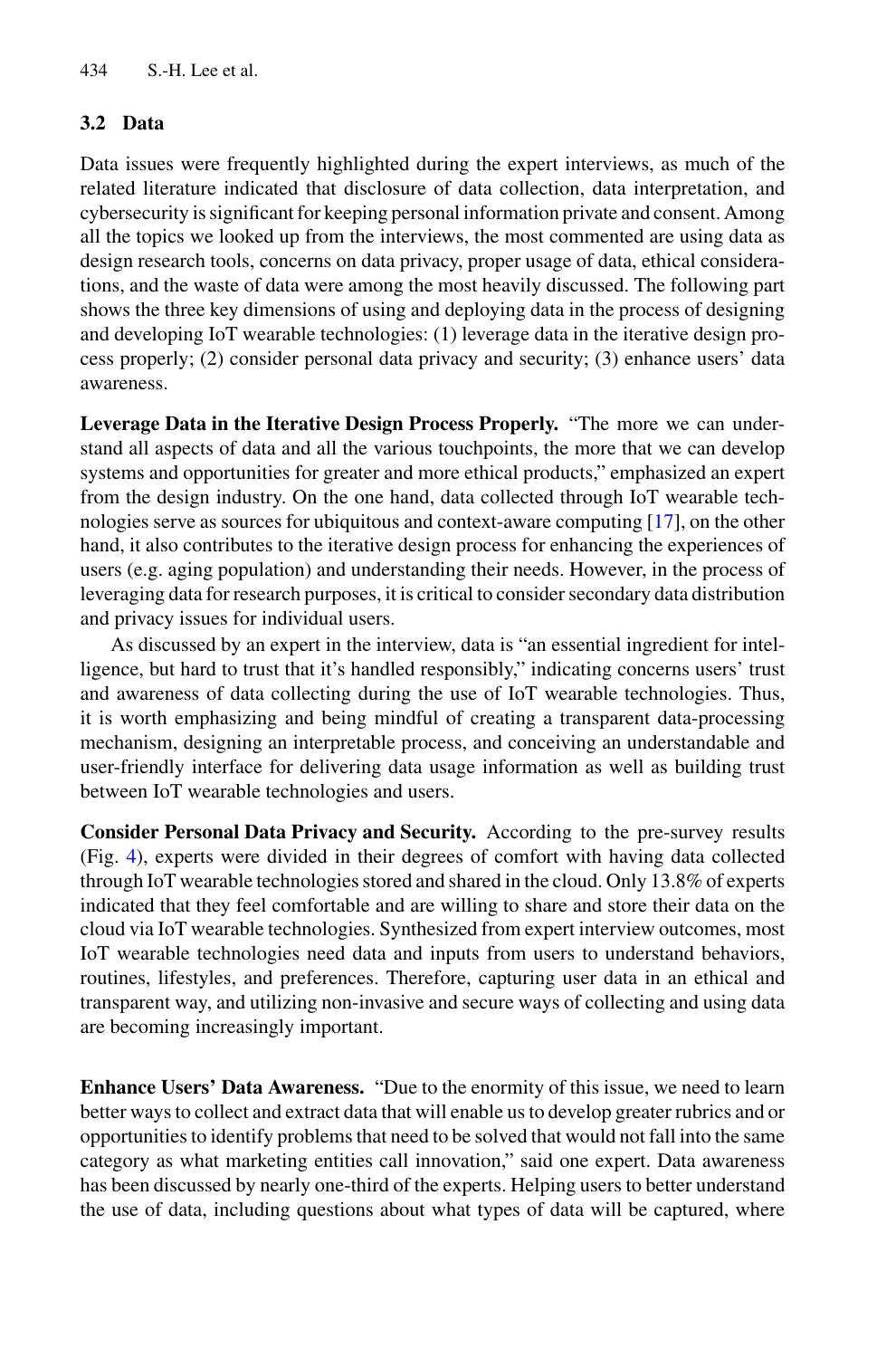

<span id="page-7-0"></span>**Fig. 4.** The result of the experts' comfortable level for data to be shared and stored on the cloud through IoT wearable technologies  $(n = 31)$ 

the data will go, if the data will be further distributed, if their data is treated securely, as well as data ethical issues are all crucial in the design of IoT wearable technologies, especially for the aging population. "Data should be used in a more human-centered way, and not make users think they are tracked or their data is collected for the business purpose". It is significant to design and deploy user-friendly ways of informing the usage and distribution of data to ensure user's right to know where their data will go and how it will be used.

## **4 Society**

**Inclusiveness of Product Features.** As shown earlier in Fig. [3,](#page-5-0) when asked to indicate the ways in which the experts think IoT wearable technologies can help them achieve in life, the top choices were to make life convenient (75.9%), to improve work efficiency  $(62.1\%)$ , and to optimize time  $(62.1\%)$ , which are all connected to the functional aspects of IoT wearable technologies. In the interviews, experts discussed that using IoT wearable technologies can streamline people's work and life in terms of convenience, efficiency, and optimization. Whereas the emotional side such as users' feeling, a feature of inclusiveness of product for the aging population is lacking, which experts were also emphasized less.

**Design for Sustainability.** Applying a human-centered approach needs to not only consider the lens of users but also design IoT wearable technologies in the context of the industry. One expert who's a design entrepreneur shares his view that "Every time I will consider the consequences if I need to create a new IoT device. We need to think about the issue in the context of the global environment since we only have one earth." Currently, most IoT wearable technologies design is based on its platform/system different from brands to brands. As for designers, when we create a new type of IoT wearable technologies for the aging population, we need to consider its product lifecycle and eco-system in order to make not only the business but also the environment sustainable.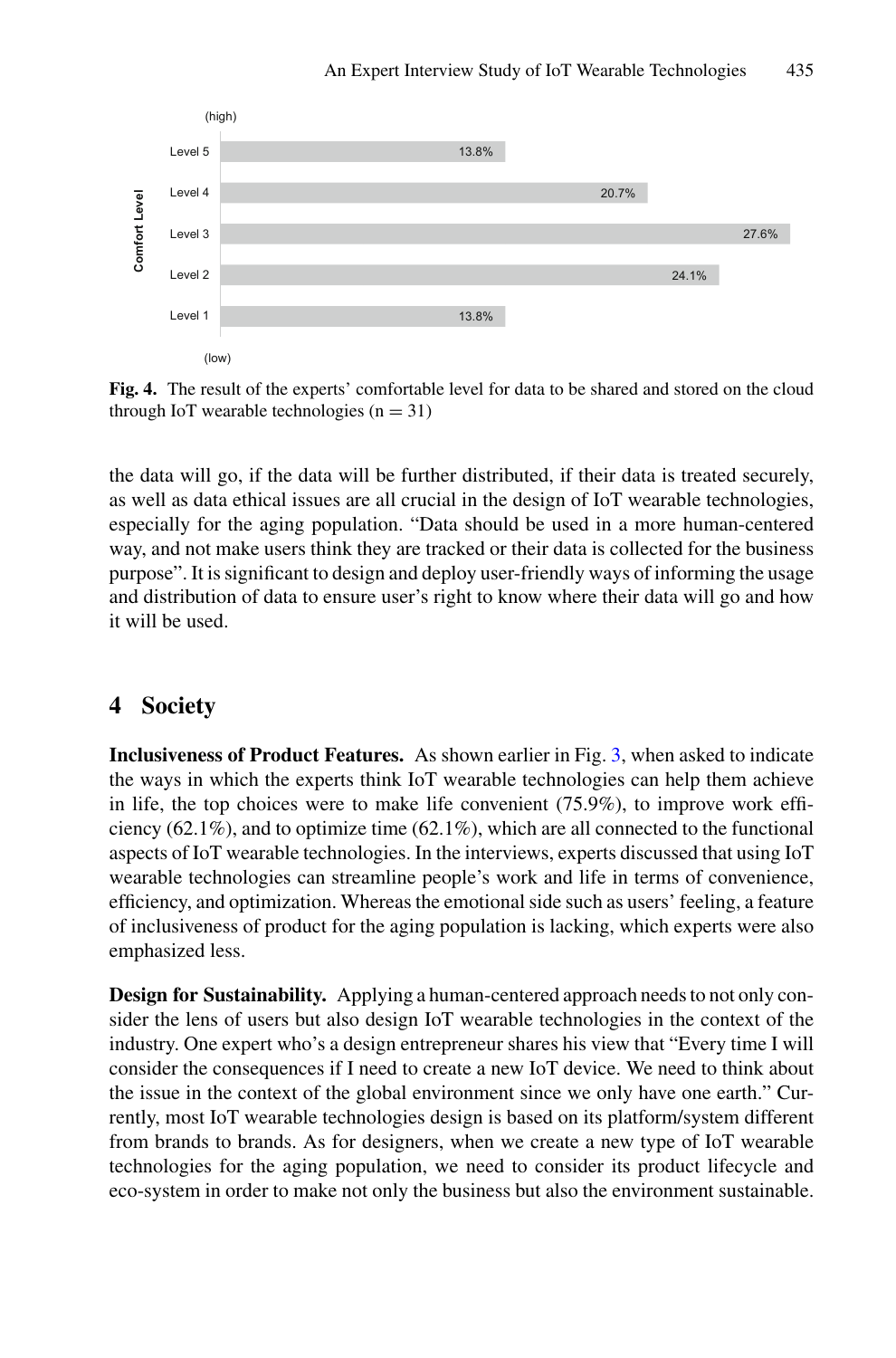#### **5 Discussions and Conclusion**

This paper mainly focuses on the non-technological part of the design of IoT wearable technologies from the dimensions of product, data, and society. According to expert interviews, these three dimensions are parts of technology acceptance of the public, especially the aging population, and potentially reveal the challenges we will come across during the implementation of IoT wearable technologies. Thus, it is not only vital to know about the technological aspects of IoT wearable technologies to improve the design of products, services, and experiences, but also important to consider issues related to individuals' needs, societal impacts, and data ethics.

For further study, we want to re-consider the following questions in the process of conducting interviews: How do people use IoT wearable technologies to increase the interaction among people? How do users such as the aging population feel being cared for with the help of IoT wearable technologies? How do we value the design team's role and responsibilities while creating human-centered IoT wearable technologies for people and with people? For the next generation of IoT wearable technologies design, it helps the design team think comprehensively in planning, designing, executing, and refining in regard to target users, especially for the aging population.

Future research can apply the result of this study as fundamental resource and conduct more expert interviews targeted to specific fields with our interview flow (Fig. [2\)](#page-3-1). Also, the methodology can be applied to interviewing potential end users' interviews to get more practical insights and perspectives toward IoT wearable technologies. From the practice perspective, the study can be interpreted from three angles: (1) the results can serve as a checklist for the IoT wearable technology design team, including designers, developers, and engineers to consider the non-technological and human-centered aspects; (2) the results related to data privacy, security and societal implications can serve as resources for policymakers and regulatory bodies to set up ethical standards around the collection and use of data; and (3) the results can be utilized by generally target users (e.g. aging population) to evaluate the positive and negative impacts of IoT wearable technologies on their life.

Since IoT wearable technologies consist of a relatively wide range of products, service, and techniques as well as methodologies, future research can take a more comprehensive approach to address dimensions and aspects of IoT wearable technologies design. A possible approach is to invite experienced industry experts from diverse fields and target discussions in specific domains, such as wearable devices to enhance aging population well-being or wearable products for communication. Moreover, interviews and surveys with a larger group of diverse stakeholders, including end users, need to be conducted to incorporate different perspectives and voices into the research process and obtain deeper insights into IoT wearable technologies design and application.

**Acknowledgement.** The authors appreciate all the invited experts who shared their invaluable experiences, meaningful ideas, and constructive suggestions, as well as support provided by the MIT AgeLab and the MIT Senseable City Lab.